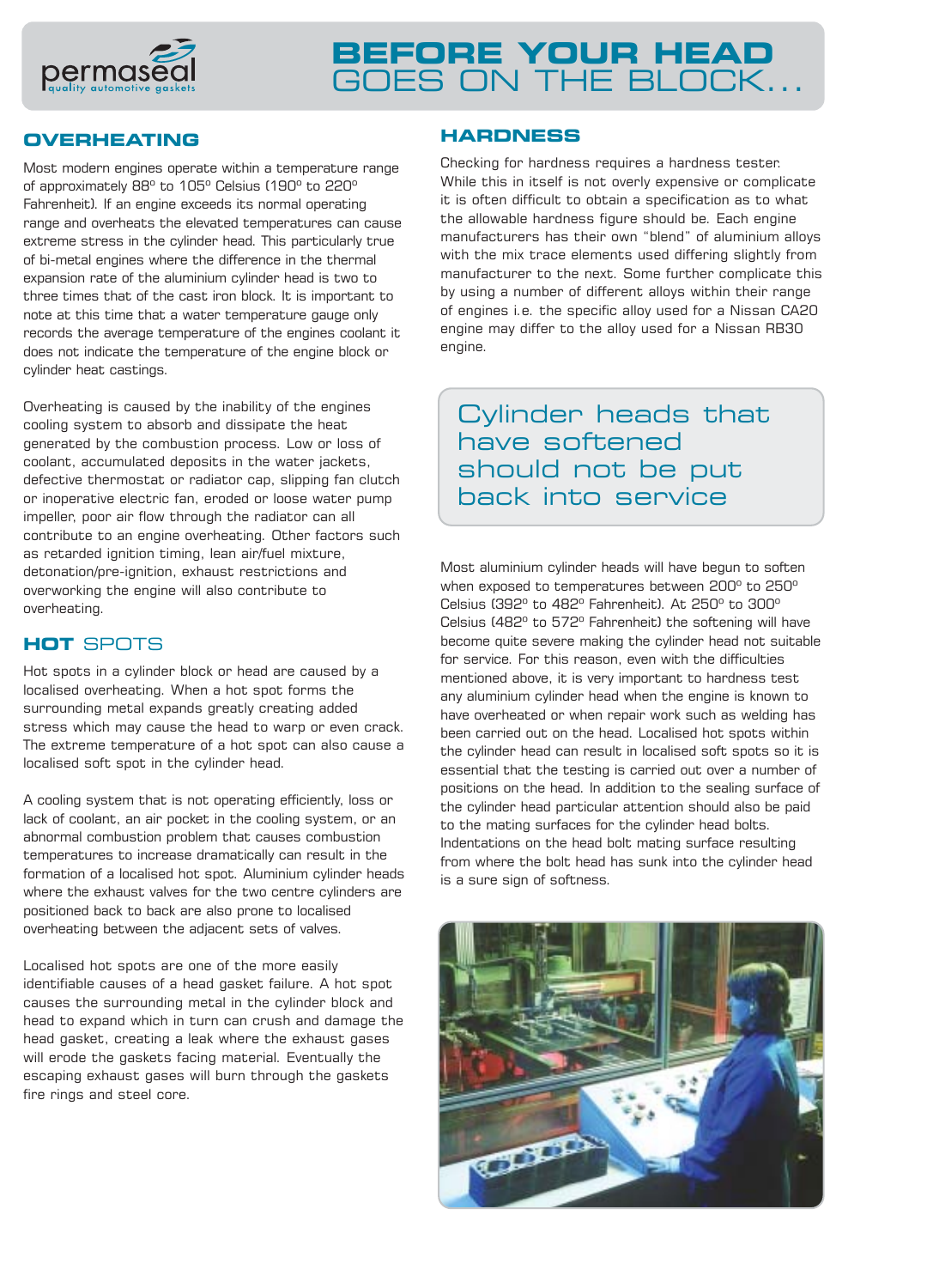## **CLEANLINESS**

Prior to assembly a final check of all components should be made paying particular attention to the cleanliness of all items. Assembling of the engine should be carried out on a clean work surface free from foreign objects and debris.

The presence of foreign debris such as abrasive residue, dirt, carbon, old gasket material, etc. on either of the gasket sealing surfaces can greatly reduce the ability of the gasket to create an effective seal. Foreign material can prevent the gasket from establishing good contact with the sealing surfaces creating a path through which leakage can occur and debris that becomes embedded in the surfaces of the gasket can cause damage to the gasket or in extreme cases to the sealing surfaces.



A build up of carbon deposits in the combustion chamber and on the crown of the pistons is a common cause of detonation. A thick layer of carbon can also have an insulating effect that inhibits the transfer of heat from the combustion chamber to the cylinder head and into the cooling system causing combustion temperatures to rise. This rise in the combustion temperature can lead to the condition known as pre-ignition.

## **DISTORTION**

A gaskets ability to create and maintain a seal is directly related to the condition of the surfaces upon which it is required to perform. Distortion on either surface, damage such as corrosion, deep scratches, gouges, pitting, excessive surface roughness and or waviness will all reduce the gaskets performance. In short, a poor surface will produce a poor seal. It is therefore very important when replacing a gasket to inspect the condition of both surfaces to ensure both are within acceptable limits. Of equal importance is to check that the cylinder head has not developed any cracks or has not softened particularly on the sealing

surface and the head bolt mating surfaces. While the following refers to cylinder blocks and cylinder heads the basic principles should be applied to all surfaces where a gasket is required to create a seal.

Distortion relates to the total values of the cylinder head and the cylinder block. To measure just the cylinder head or just the block in isolation produces an incomplete result that may be outside the recommended specification. Total maximum distortion values for cylinder heads and blocks combined are shown below:

**3 cylinder & V6 engines** Length: 0.076mm (0.003") Width: 0.051mm (0.002")

**4 cylinder & V8 engines** Length: 0.102mm (0.004") Width: 0.051mm (0.002")

**Straight 6 cylinder engines** Length: 0.152mm (0.006") Width: 0.051mm (0.002")

Using a good straight edge and feeler gauge check both the cylinder head and block for warpage and flatness as shown:



Both the cylinder head and block surfaces should also be checked for waviness. Undulations or waves across the sealing surface should not exceed a maximum height of 0.01mm (0.0005") for wave peaks between 0.76mm (0.030") and 2.54mm (0.100") apart. Wave peaks with a spacing greater than 2.54mm (0.100") the wave height should exceed a maximum of 0.02mm (0.0008"). There should be no wave peaks with a spacing of less than 0.76mm (0.030") and there should be no sudden irregularities on the sealing surface that exceeds 0.025mm (0.001") or any out of flat of plus or minus 0.025mm (0.001") across a 76.2mm (3.000") section in any direction.

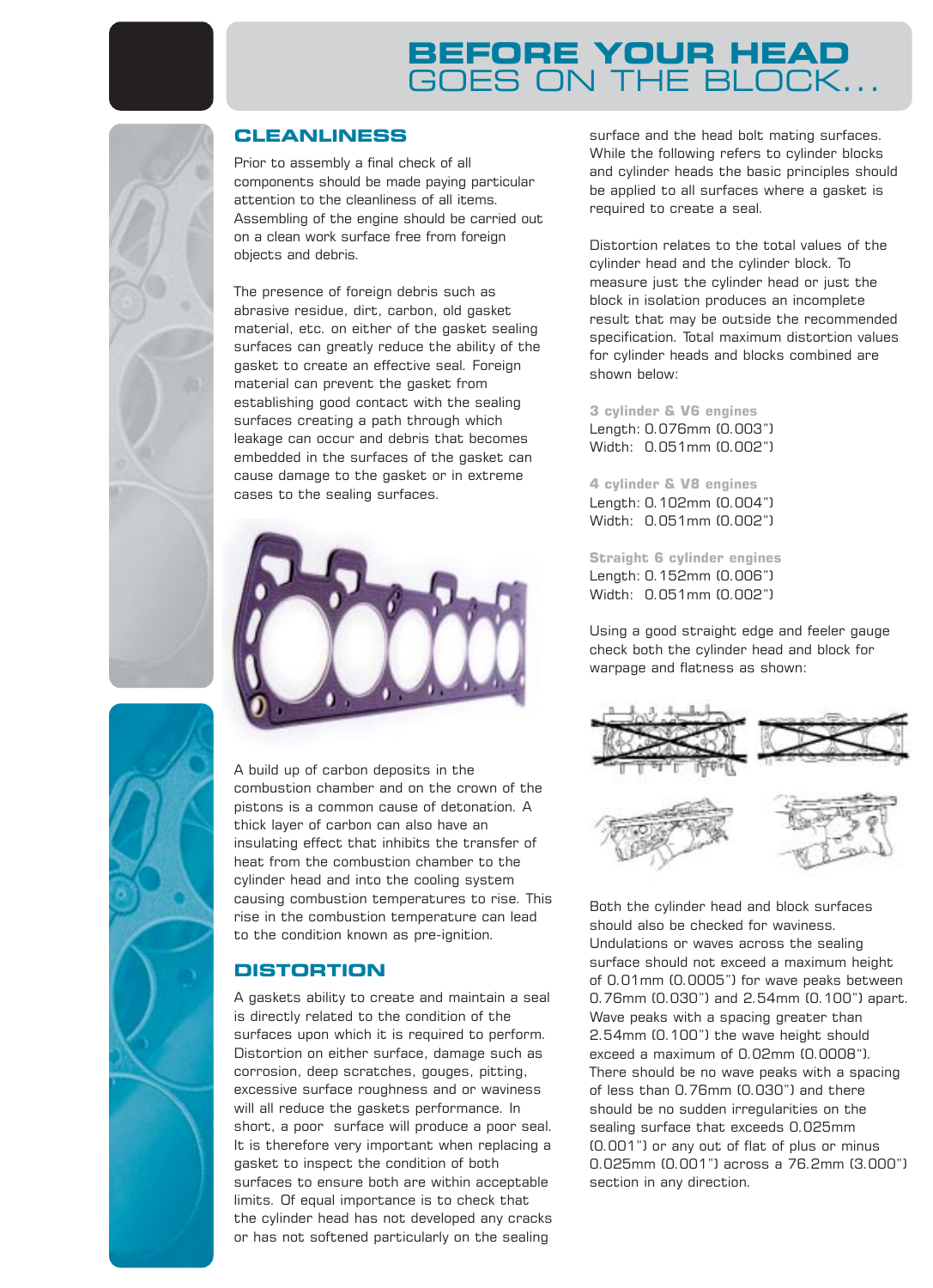

### **FINISH**

If a surface finish is too rough or coarse the gasket can not fully conform to the irregularities. Combustion gases and engine fluids can not be properly sealed. In the past the prevailing theory was if the surface finish was too smooth, friction between the surface and the gasket is reduced allowing the gasket to move and prone to blow out. Due to the improvement to composite materials in recent years current thinking is now that the smoother the finish that can be achieved the better.

Surface finish or perhaps more correctly surface roughness values are normally expressed as roughness average or Ra, either in micrometers or microinches. Ra is the calculated value of the average roughness deviation from the mean roughness height. Another expression commonly used for surface finish is average peak to valley height or Rz, again either in micrometers or microinches. Rz is the average value of individual peak to valley heights in five continuous individual measurement sections. Unfortunately Ra and Rz are not comparable and therefore the value of one cannot be converted to that of the other.

There are two ways to check surface finish. One is to use a comparator gauge which is a flat piece of metal upon which a number of specimens of standard surface finishes have been reproduced. By comparing the appearance and the feel of the machined surface to those of the specimens on the comparator an approximate surface finish can by estimated. The other method is to actually measure the surface finish using a surface roughness tester called a profilometer which drags a diamond tipped stylus across the surface to measure and calculate the surface finish.

The material from which the gasket and the components to be sealed are manufactured have a bearing on the level of required surface finish however the following general specifications are suitable for most petrol and diesel engines whether of aluminium or cast iron construction however due to the rapid changes in technology always check the manufacturers specification.

**Conventional Fibre type gaskets** 2.00 to 2.50 micrometers Ra (80 to 100 microinches Ra)

**Graphite (Carbon Fibre) type gaskets** 0.75 to 1.50 micrometers Ra (30 to 60 microinches Ra)

**Laminated (Multi Layer) Steel type gaskets**

- without rubberised coating less than 0.75 micrometers Ra (less than 30 microinches Ra)
- with rubberised coating less than 0.50 micrometers Ra (less than 20 microinches Ra)

## **COOLING** SYSTEMS

More than half of head gaskets received by AA Gaskets Pty Ltd for evaluation that have failed in service clearly show signs that can be directly attributed to engine overheating. As we have mentioned earlier in this section (page viii) the reasons for overheating are many and varied. Quite often however the condition and proper functioning of an engines cooling system is ignored.

It is the job of an engines cooling system to absorb, transport and dissipate the heat generated by the combustion process. In today's modern vehicles the cooling systems are smaller and are designed to operate a near maximum capacity. It is therefore essential that the cooling system is properly maintained to the manufacturers' specifications. Following a major engine repair or rebuild it is essential that the vehicles cooling system is thoroughly checked. Radiator tanks and cores, thermostats and thermo switches, fan belts and water pumps should all be inspected and if necessary replaced. The cooling system should be drained, thoroughly flushed and refilled with fresh coolant.



One of heats basic principles is that it will always flow from an area of higher temperature to an area of lower temperature. Corrosion and or contamination can severely reduce a cooling systems ability to operate efficiently and effectively. In basic terms corrosion is the deterioration of a solid by a chemical or an electrochemical process. Corrosion is assisted by moisture and oxidation. When we apply this to an automotive environment the solids are the engines metal components which are immersed in a chemical, the engines coolant. These metals are subjected to a number of different forms of corrosion; cavitation, chemical, crevice, galvanic, general and pitting corrosion are all common in automotive cooling systems. In the case of the more modern engine of the 90's we must add to these stray current corrosion.

Cavitation corrosion is due to the sudden collapse of air bubbles against the walls of the casting. This exploding action of the air bubbles erodes the protective film formed by the coolant and eventually the oxide layer of the metal exposing the casting to corrosive action. Preventative maintenance can greatly reduce the occurrence of cavitation corrosion by maintaining the layer of protective film over the casting as well as suppressing the occurrence of foaming and the formation of air bubbles.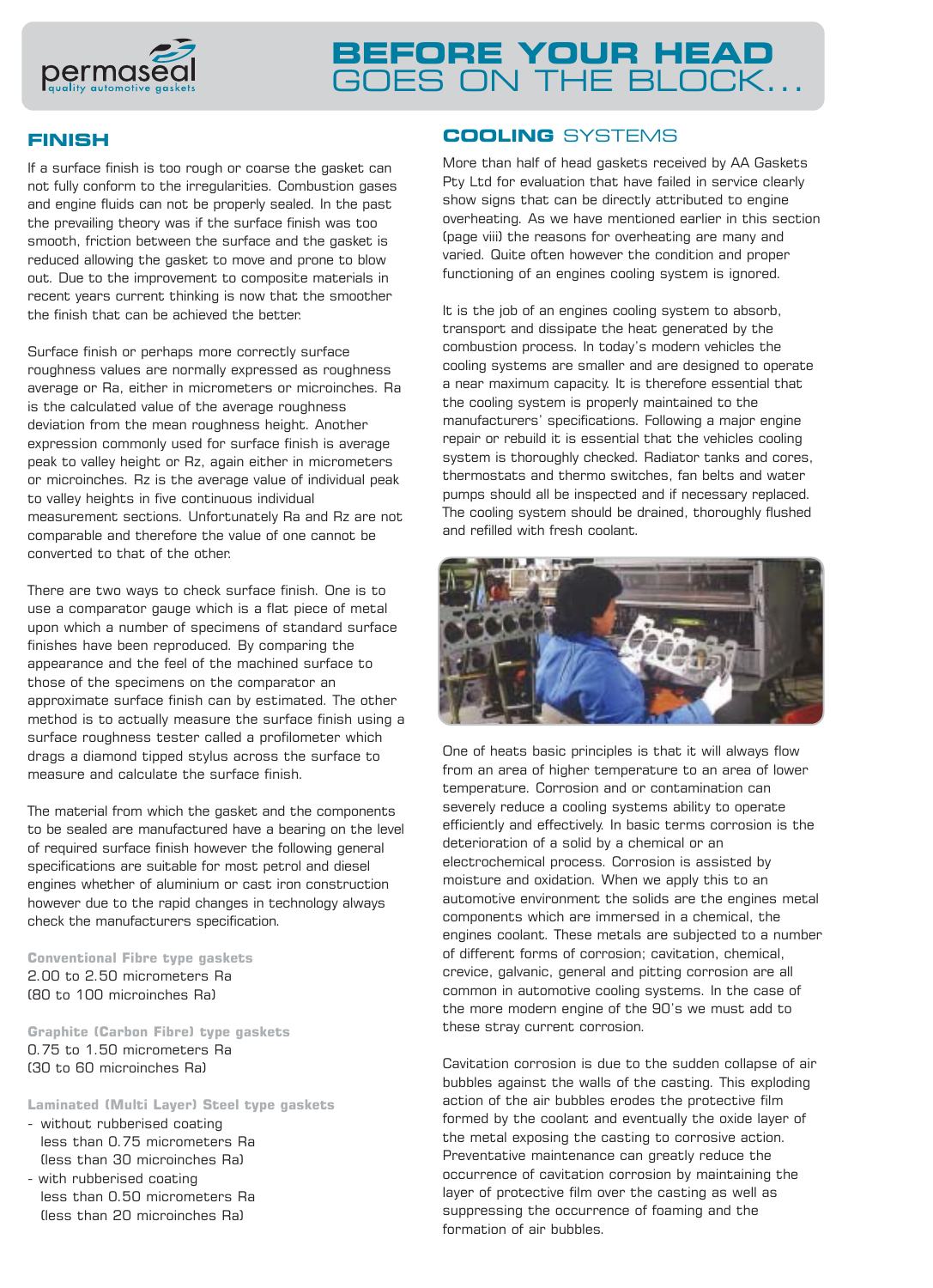Chemical corrosion can be caused by mixing different types of coolant or having an incorrect amount of ethylene glycol in the cooling system. Chemical corrosion can also occur when the coolant has exceeded its service life and the protective properties of the corrosion inhibitors have been severely depleted. Again the best cure is prevention through proper maintenance of the cooling system.

Crevice corrosion can occur in areas where coolant flow is poor and small amounts of coolant can stagnate. Typically this type of corrosion can occur where radiator and heater hoses join clamping areas such as thermostat housings and water outlets. Hose clamps should be positioned as close as possible to the lip of the outlet or housing to prevent coolant from penetrating between the ID of the hose and the OD of the outlet.

Galvanic corrosion or electrolysis occurs when two or more dissimilar metals are in contact with each other or immersed in a fluid capable of conducting a charge. For example if copper particles from the radiator, carried by the coolant, coat an aluminum housing a galvanic cell is formed as the two metals react chemically producing an electric charge. The aluminum becomes the sacrificial metal the housing begins to corrode. Eventually the corrosion will completely perforate the aluminum housing.

General corrosion will occur where metal is contact with both water and oxygen. A common result of general corrosion is rust and scale which can block radiator tanks and cores. Even a relatively thin layer of rust / scale on an engines metal components can greatly reduce the transfer of heat from the components and into the coolant.

Pitting corrosion is a very localised form of general corrosion which penetrates deeply into the metal component eventually establishing a stress point in the component. Pitting corrosion usually on components such as cylinder sleeves.

Stray current corrosion generally occurs in modern vehicles where for vibration and noise control reasons the radiator is insulated from the vehicle on rubber mountings. Introduce a bad electrical connection in a component such as a cooling fan or headlight and a condition exists for very aggressive electrolysis as the electrical current endeavours to find an earth path through the engine coolant. Older vehicles may also suffer from stray current corrosion however the radiator in these vehicles is usually fixed directly to the bodywork providing an earth path for stray current that may get into the cooling system. Corrosion damage to

components in and around the radiator of a vehicle operating a clean cooling system is usually a good indication of stray current.



### COOLANT

The function of an engines coolant is to absorb, transport and dissipate the heat generated by the combustion process from the engine to the radiator. For many years ethylene glycol has been the main ingredient in almost all automotive coolants. Mixed with water ethylene glycol will lower the freezing point and raise the boiling point of the coolant. Too high a concentration of ethylene glycol however, reduces the coolants primary function of absorbing and transporting heat away from and out of the engines components and can also promote corrosion in the cooling system. Ethylene glycol also has a tracking property which can cause leak problems with hose connections, gaskets and welsh plugs on rebuilt engines. As a caution you should also be aware that ethylene glycol is a toxic substance which if ingested can be lethal.

As the coolant is in constant contact with metal antifreeze also contains inhibitors that form a protective coating on the surfaces of the engines coolant system against rust and corrosion. These inhibitors create an alkaline coolant mixture that needs to neutralise the acids that are formed over time from degradation of the glycol. As the chemicals in coolant deteriorate their protection against corrosion becomes greatly reduced. Once depleted the level of acidity within the coolant increases and corrosion within the cooling system accelerates.

More recently we have seen the emergence of Long Life Coolants using corrosion inhibitors called Organic Acid Technology (OAT). The main advantage of OAT coolants over more traditional coolants is an extended service life; up to five years. To distinguish OAT coolants from other coolants an orange dye is added. OAT coolants should not be mixed with any other type of coolant.

When adding antifreeze to a cooling system a key point to consider is what is the coldest temperature that the vehicle is going to be exposed to when parked overnight or when in operation? Based on this information how much antifreeze is actually required for the protection of the vehicle?

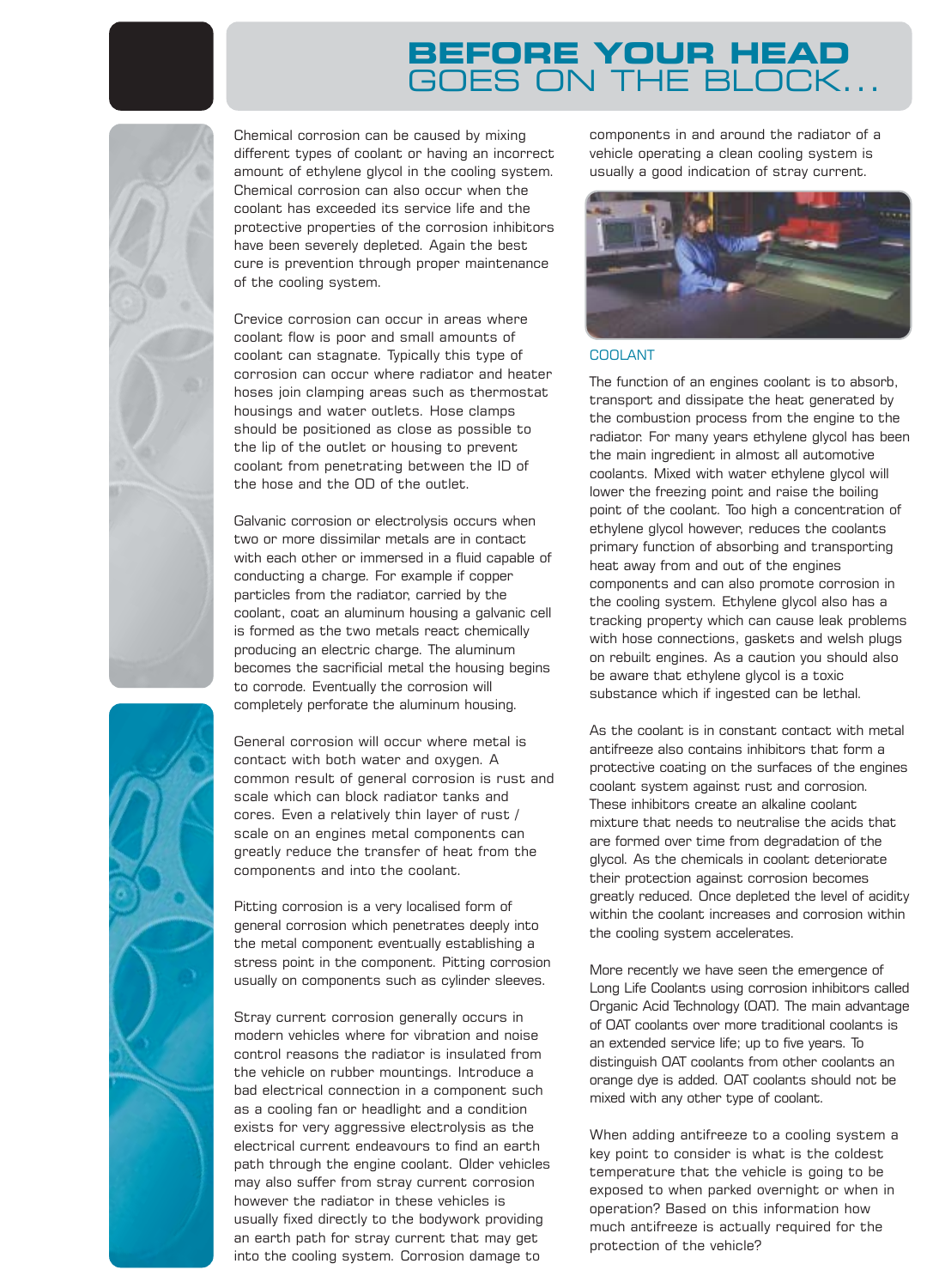

### WATER PUMP PERFORMANCE

An engines water pump is the heart of its cooling system. Its primary function is to circulate coolant through the engine in sufficient volumes to maintain the correct operating temperature. In order for the cooling system to function correctly it is essential that the water pump is performing at optimum levels. Corrosion of a water pumps impellors or incorrect impellor clearance will greatly reduce the water pumps performance. Water pumps should be tested for efficiency, pressure and cavitation.

#### PREVENTATIVE MAINTENANCE

As we can see from above prevention is the best cure for a number of the problems that can occur within the cooling system. Following are some preventative maintenance measures that can be taken to extend the life of an engine:

- Use a good quality coolant. For newer vehicles use the coolant specified by the vehicles manufacturer. On older vehicles use a coolant meets or exceeds the manufacturer's specifications.
- The entire cooling system should be flushed and the coolant replaced at the specified intervals even if the coolant looks to have maintained its colour and is clean. The chemicals in coolant deteriorate over time and their protection against corrosion becomes greatly reduced.
- Never mix different makes or brands of coolant additives. The chemicals in one brand may not be compatible with those of another brand resulting in a chemical reaction which could damage your cooling system. If the coolant in the system is unknown drain, flush thoroughly and refill with fresh coolant.
- When adding new coolant to a system or topping up the existing coolant always use a solution that is premixed to the correct concentration as specified by the coolant manufacturer. Do not exceed the recommended concentration as this may change the coolants properties. Premixing the coolant will eliminate the guess work in estimating the cooling systems capacity and ensures that the correct concentration level is maintained.
- When premixing coolant, rain water or distilled water is best. Ordinary tap water contains trace elements that can accelerate corrosion. Do not top up coolant level with plain water as this will dilute the coolant and reduce its protection level.
- When refilling a cooling system ensure that all air is purged from the system and that there are no air pockets trapped within the vehicles cooling system.

## **OIL** SEALS

Oil seals in an automotive environment perform two man functions; retain the engines lubricant within the engine and exclude outside contaminants such as dirt and dust from entering the engine. In order to perform these functions there are four key components that make up the Oil Seal Concept. The shaft, on which the oil seal must run; the bore, in which the oil seal is housed; the conditions, in which the oil seal must operate and the oil seal itself.

When a radial lip oil seal is operating correctly the sealing lip does not actually come in contact with the surface of the shaft. The difference in internal and external engine pressures allows a very thin film of oil to seep between the seal lip and the shaft. It is on this film of oil that the sealing lip runs. If the load provided by the oil seals garter spring and the internal pressure of the seals elastomer (rubber) are correct then the film of oil is maintained and oil is prevented from leaking past the sealing lip. An incorrect balance of engine pressures and seal load will allow either too much oil through causing the seal to leak or too little oil through resulting in excessive lip wear and eventual leakage.



### STANDARD DESIGN TYPES

In the majority of automotive applications radial lip oil seals fall into one of two main design categories. The table below illustrates the differences between 'S Lip' and 'T Lip' design oil seals.

| Lip<br>Type         |                     | S                                                                                                                                     |                                                                                                                                                       |
|---------------------|---------------------|---------------------------------------------------------------------------------------------------------------------------------------|-------------------------------------------------------------------------------------------------------------------------------------------------------|
| <b>Body Type</b>    | - Metal Case<br>œ   |                                                                                                                                       |                                                                                                                                                       |
|                     | - Rubber Case<br>ذء |                                                                                                                                       |                                                                                                                                                       |
| Features            |                     | Single sealing lip with<br>garter spring to<br>provide a consistent<br>radial load against the<br>shaft.                              | Single sealing lip with<br>sealing applications and<br>severe grease sealing<br>conditions.                                                           |
| Main<br>Application |                     | General non-pressure<br>garter spring combined<br>with an auxiliary dust<br>lip to provide effective<br>light duty dust<br>exclusion. | General non-pressure<br>sealing applications and<br>severe grease sealing<br>conditions with light<br>duty exclusion of dust<br>or foreign materials. |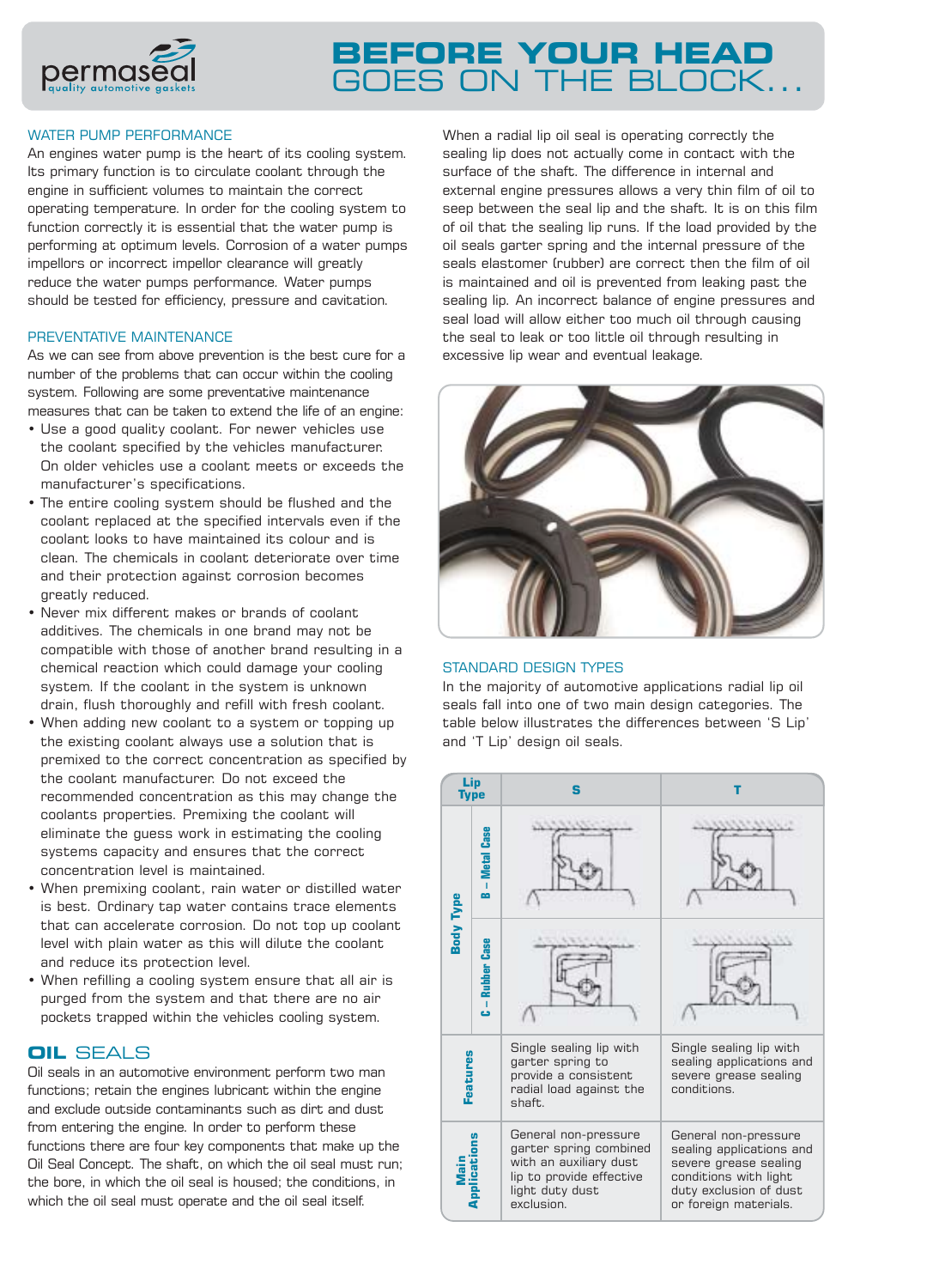

Variations on standard seal design types include the addition of hydrodynamic sealing lips which have helical ribs or helix lines which help pump oil back under the sealing lip. Hydrodynamic sealing lips can be mono-directional or bidirectional. Other variations include flange style casings and special synthetic fabric dust lips. These variations are identified by the use letter which prefix and or suffix the standard design code i.e.: TC is a rubber cased, single lip oil seal, with an auxiliary dust lip. HTCKL is a rubber cased, single lip oil seal with mono directional helix lines for a left hand rotation with a special synthetic fabric dust seal.

#### **MATERIALS**

One of the most important components of the radial lip oil seal is the elastomer material used in the seals construction. There are many different classes of elastomer blends specially developed to meet a wide variety of sealing requirements each with an individual formula to satisfy various sealing conditions. The majority of these blends use a base polymer from one of the four main groups listed below:

#### **Nitrile**

Commonly known as Buna-N, nitrile is the most common base polymer used in fluid sealing. Nitrile has very good resistance to the swelling effects of petroleum based products. Generally when a nitrile seal fails in service it is because it has been subjected to temperatures outside of its recommended limits or to chemicals that have a degrading effect on nitrile. The result is hardening and eventual embrittlement.

#### **Polyacrylate**

Used in applications where a higher temperature resistance is required. Polyacrylate has very good resistance to the swelling effects of petroleum based products and it's resistance to the decomposition products of extreme pressure gear oil additives.

#### **Silicone**

Functions satisfactorily over a very wide temperature range and at extreme temperatures silicone is superior. With excellent resistance to compression set the main application for silicone is crankshaft seals. In comparison to other elastomers used in the manufacturing of oil seals silicone has a very poor resistance to abrasion.

#### **Fluoroelastomer**

Common trade names include Viton, Technoflon and Fluorel. Has very good heat resistance and swelling in highly aromatic fuels is low. Certain

a a A A A H

oil additives can cause embrittlement at relatively low temperatures. Fluoroelastomers have a very good resistance to abrasion.

A Special Caution on Fluoroelastomers – Fluoroelastomer is a synthetic material containing fluorine used for gaskets, o-rings and seals. When used within design specifications it is completely safe however if exposed to high temperatures the material decomposes and one of the by products formed is hydrofluoric acid. This acid is extremely corrosive and is almost impossible to remove especially from human tissue. When inspecting equipment which has been exposed to high temperatures check if any gaskets, o rings or seals have suffered from decomposition which will appear as charred or black and sticky. DO NOT under any circumstances touch either the seal or the area containing the seal until a substantial cooling period has been allowed. The affected area should be decontaminated before undertaking any further work.

**Note:** Viton is the registered trade mark of Du Pont Inc., Technoflon is the registered trade mark of Montecatini Spa., Fluorel is the registered trade mark of Minnesota Mining & Manufacturing Ltd.

#### SHAFT FINISH, HARDNESS & TOLERANCE

If a radial lip oil seal is to perform correctly the condition of the shaft surface where the seal is to operate is as important as the condition of the seal itself. Shafts having too rough or too smooth a finish will greatly affect the performance and service life of the seal. Research by oil seal manufacturers recommend that the shaft surface at the point of seal lip contact be machine lead free with a finish between 0.25 micrometers to 0.50 micrometers Ra (10 microinches to 20 microinches).

The preferred method of achieving this finish is by plunge grinding to spark out with short to medium marks which are at 90 degrees to the shaft axis. These machine marks retain oil which improves seal life. A grinding wheel of 80 grits is recommended. The ratio grinding wheel rpm to the shaft rpm must not be a whole number ratio or lead will result (i.e. 10.5:1 not 10:1). To assist in installation of the oil seal the leading edge of the shaft should be chamfered 15/30° with the corners blended and burr free.



**FAAa** 

15/30° with corners blended and burr free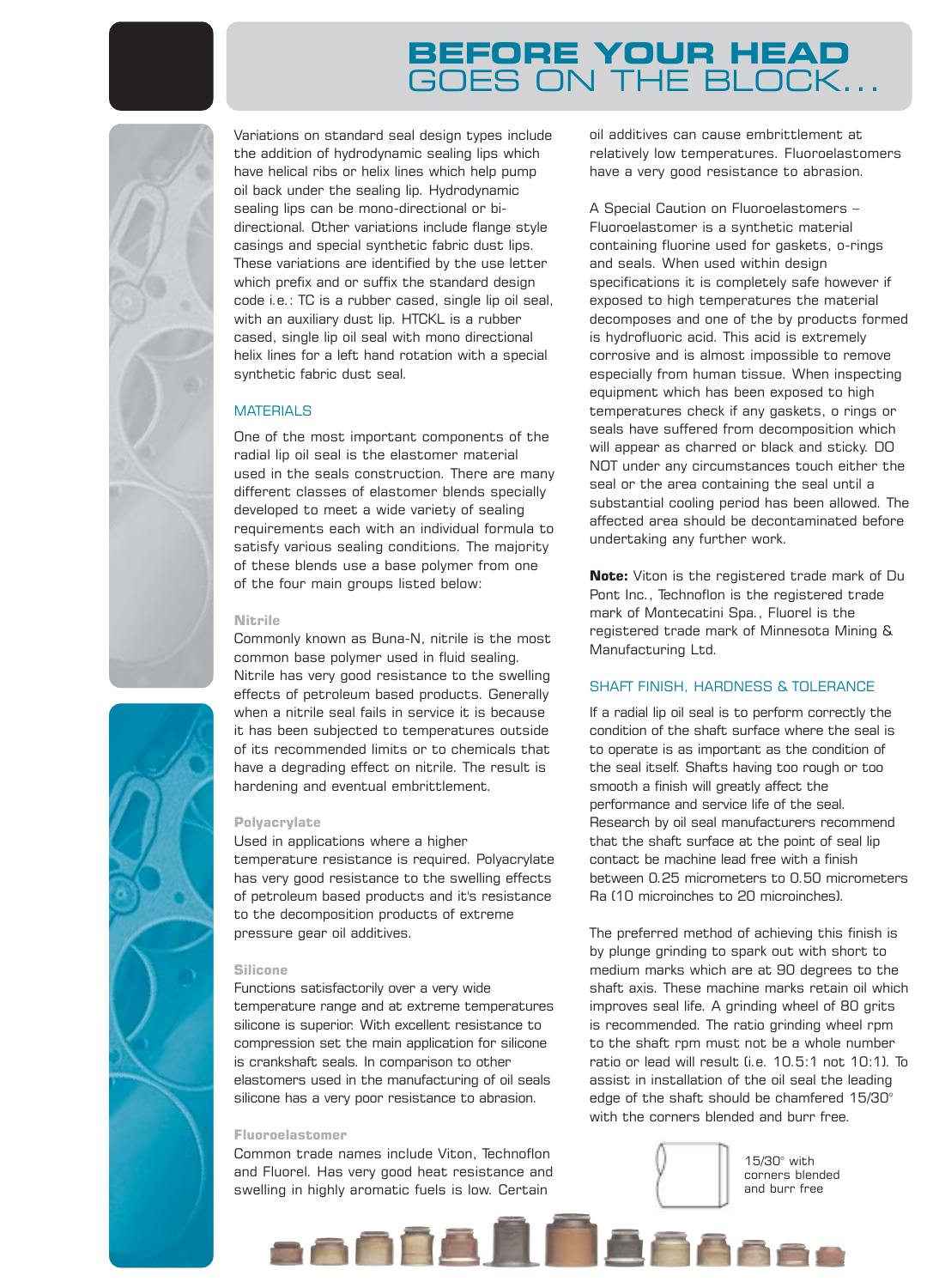

Another shaft condition relevant to oil seal performance is hardness. Oil seal manufactures recommend a minimum shaft hardness of 45 Rockwell C to prevent excessive wear. Oil seals are designed and manufactured to operate on a specific shaft diameter. For shafts up to 100mm  $(4.0")$  in diameter the tolerance is  $\pm 0.08$ mm  $(0.003")$ . Shafts 100 to 150mm (4.0 to 6.0") in diameter the tolerance is  $+0.10$ mm  $(0.004")$ .

#### **HOUSING**

A bore chamfer is necessary to assist in the installation of the oil seal. A proper chamfer angle 15/30° and depth of 1.5~2.5mm minimises cocking or lack of squareness of the seal to the shaft, distortion of the seal case and reduces force required in assembly.

For metal case seals a bore surface finish of 0.25 micrometers Ra (100 microinches) is recommended. A slightly rougher surface finish of 0.375 micrometers Ra (150 microinches) is acceptable for rubber case seals. Excessively rough bore finishes may allow paths for fluid to leak between the seal OD and the bore. Too smooth a finish may allow the seal to back out of the bore.



15/30° with corner burr free

### **INSTALLATION**

Before the installation of any oil seal it should be checked that no foreign matter is adhering to the seal, that the sealing lip is not damaged, cut or distorted and the garter spring has not been displaced. The sealing lip of the oil seal should be pre-lubricated to reduce friction on the contact surfaces and help protect the seal lip during initial run-in. The case of the oil seal should be dry an free of dirt. Do not lubricate or apply any retaining agent to the seal case.

An installation tool should always be used when installing an oil seal. The use of a tool improves ease of installation and reduces the possibility of seal cocking (nonperpendicular to shaft). A hydraulic or pneumatic press is advised to supply the necessary, uniform force to install the seal.

The advisable sequence for oil seal installation is to install the seal over the shaft and then in the housing bore. Care should be taken not to damage or deform the seal lip. When installing over a keyway or spline a sleeve or bullet should used to protect the seal lip from cuts or tears. Where the shaft must be installed through the seal centering guides for the shaft will prevent lip deformation and dislodging of the spring. When possible the shaft should be rotated as it passes through the seal to reduce sliding friction.

### **TORQUE–TO–YIELD**  HEAD BOLTS

Torque to yield bolts, also commonly referred to as angle torque or stretch bolts, are used in many of today's modern engines predominantly for cylinder head bolts but also main bearing caps. Compared to conventional type bolts torque to yield bolts offer the engine manufacturer a number of advantages; including greater flexibility of design, reductions in component costs, more accurate assembly and reliability of seal. Engines designed utilising torque to yield (TTY) head bolts require fewer head bolts to achieve the desired clamping loads than those using conventional bolts. With fewer bolts the engine manufacturer has more flexibility in cylinder head and block design as well as reducing the cost of the engine.

While torque to yield bolts are attractive to the engine manufacturer there are disadvantages to the engine repairer, which we all need to be aware of. For most of us it would be unthinkable to replace a conventional head bolt unless the bolt was damaged; i.e. stripped threads, the bolt head was rounded off, the shank was severely corroded or pitted. Conventional head bolts simply just did not wear out. Torque to yield head bolts however by the very nature of their design do wear out and should never be reused.



#### BOLT PERFORMANCE

Under the application of load all bolts exhibit four main phases the elastic phase, the plastic phase, the yield point and the shear point. In the elastic phase a bolt will stretch under tension but return to its original length when the load is removed. As we continue to apply load the bolt reaches the plastic phase from which it can no longer recover to its original length and is now permanently stretched. The point that separates the elastic phase from the plastic phase is called the yield point of the bolt. Finally if we continue to apply load, the shear point is reached and the bolt material waists and breaks. The chart below demonstrates these four phases:



**But Finanskin**